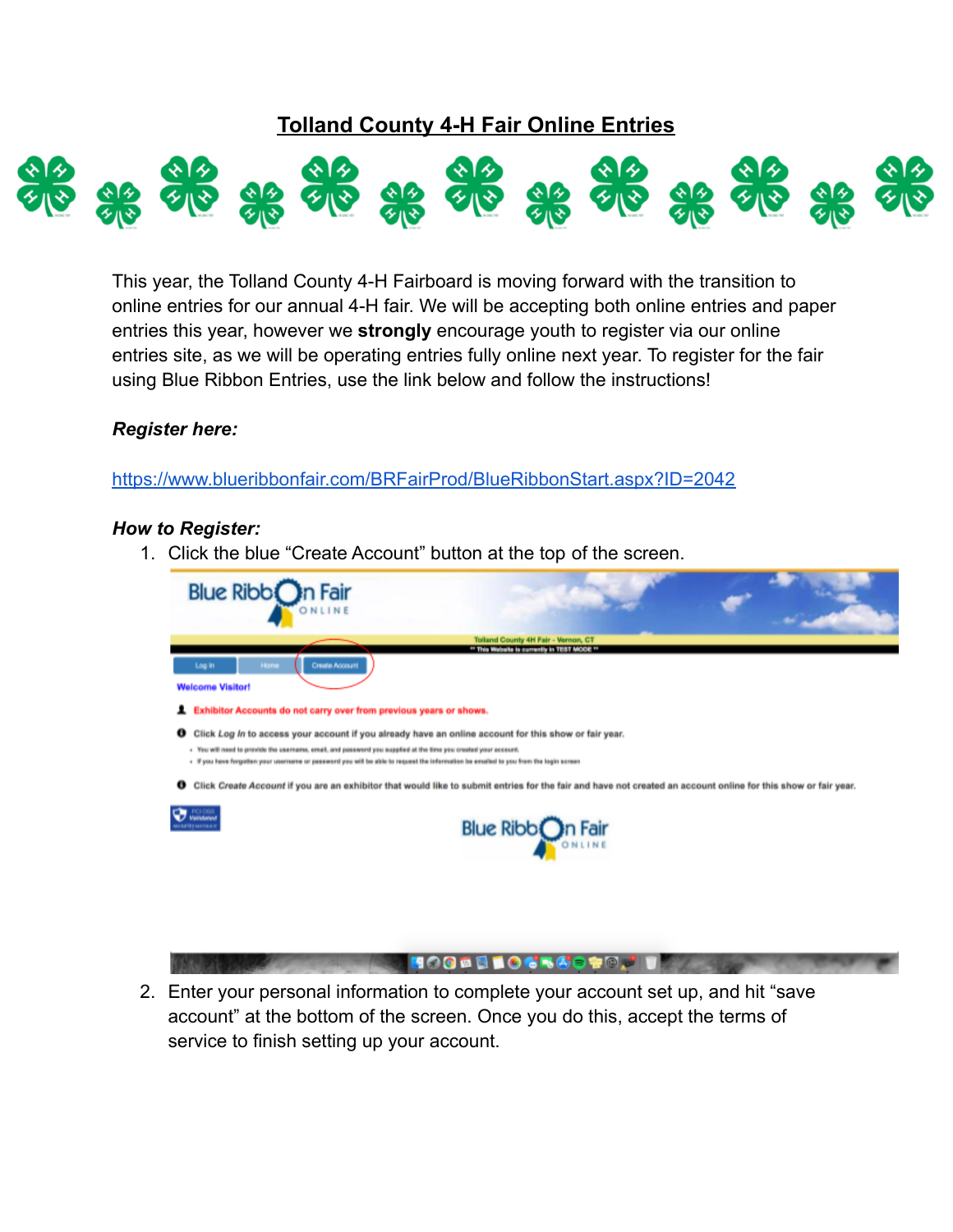3. You are now logged into your exhibitor account. From here you can edit your account information, register entries for the fair, and review your entries.

| Tolland County 4H Fair - Vernon, CT                                                                                                                                                                                                                                                                                                              |
|--------------------------------------------------------------------------------------------------------------------------------------------------------------------------------------------------------------------------------------------------------------------------------------------------------------------------------------------------|
| Edit Account<br><b>Review Entries</b><br><b>Items/Checkout</b><br>Home<br>Log Out<br>Entries<br>History<br><b>I</b> Exhibitor: Test Account                                                                                                                                                                                                      |
| <b>Welcome Test Account!</b>                                                                                                                                                                                                                                                                                                                     |
| Exhibitor Accounts do not carry over from previous years or shows.                                                                                                                                                                                                                                                                               |
| <b>O</b> Click Edit Account to review or change the information you entered for your online account.<br>**Once you have submitted entries, the account information can be reviewed but can no longer be changed**                                                                                                                                |
| Click Entries to select and add entries from a list of available selections.<br>$\bf{o}$                                                                                                                                                                                                                                                         |
| Click Review Entries to review the list of entries you have selected.<br>$\bullet$<br>**Pending entries are entries that you have selected but have not yet submitted **<br>**Pending entries can be modified or removed **<br>**Once the entries have been submitted they are no longer considered pending and cannot be modified or removed ** |
| Click Items/Checkout to Submit and Checkout your selected entries.                                                                                                                                                                                                                                                                               |
| Click History to review or print a list of entries/items that have been submitted previously.<br>o                                                                                                                                                                                                                                               |
| PCI DSS<br><b><i><u>Vailcland</u></i></b><br>Blue Ribbon Fair<br><b>PERMIT SERVICE</b>                                                                                                                                                                                                                                                           |

- 4. To register for the fair, select the blue "Entries" button at the top of the page. This button is circled in red in the above image.
- 5. Using the drop down menu, select the class(es) you wish to register an entry in.

|                                                                                                                       | Blue Ribbon Fair                          |                                                                                     |                 |                       |                                            |         |  |
|-----------------------------------------------------------------------------------------------------------------------|-------------------------------------------|-------------------------------------------------------------------------------------|-----------------|-----------------------|--------------------------------------------|---------|--|
|                                                                                                                       |                                           |                                                                                     |                 |                       | <b>Tolland County 4H Fair - Vernon, CT</b> |         |  |
| Log Out                                                                                                               | <b>Home</b>                               | Edit Account                                                                        | Entries         | <b>Raview Entries</b> | <b>Hams/Checkout</b>                       | History |  |
| <b>A</b> Exhibitor: Test Account                                                                                      |                                           |                                                                                     |                 |                       |                                            |         |  |
| <b>Select Club for Entry</b><br><b>250 - Tranquil Monagerie</b><br>001 Club Booth Boards<br><b>Exhibitor Division</b> | <b>List of Available Entry Selections</b> | Click on a Class in the list below to expand the List of Available Entry Selections |                 |                       |                                            |         |  |
| <b>Senior 13-19</b>                                                                                                   |                                           |                                                                                     |                 |                       |                                            |         |  |
| Class <sub>1</sub>                                                                                                    | <b>Section</b><br>Lat.                    | <b>Section Desc</b>                                                                 | <b>Let Desc</b> | <b>Entry Type</b>     |                                            |         |  |
| $+ 1001$                                                                                                              |                                           | Club hords boards                                                                   |                 |                       |                                            |         |  |
|                                                                                                                       |                                           |                                                                                     |                 |                       |                                            |         |  |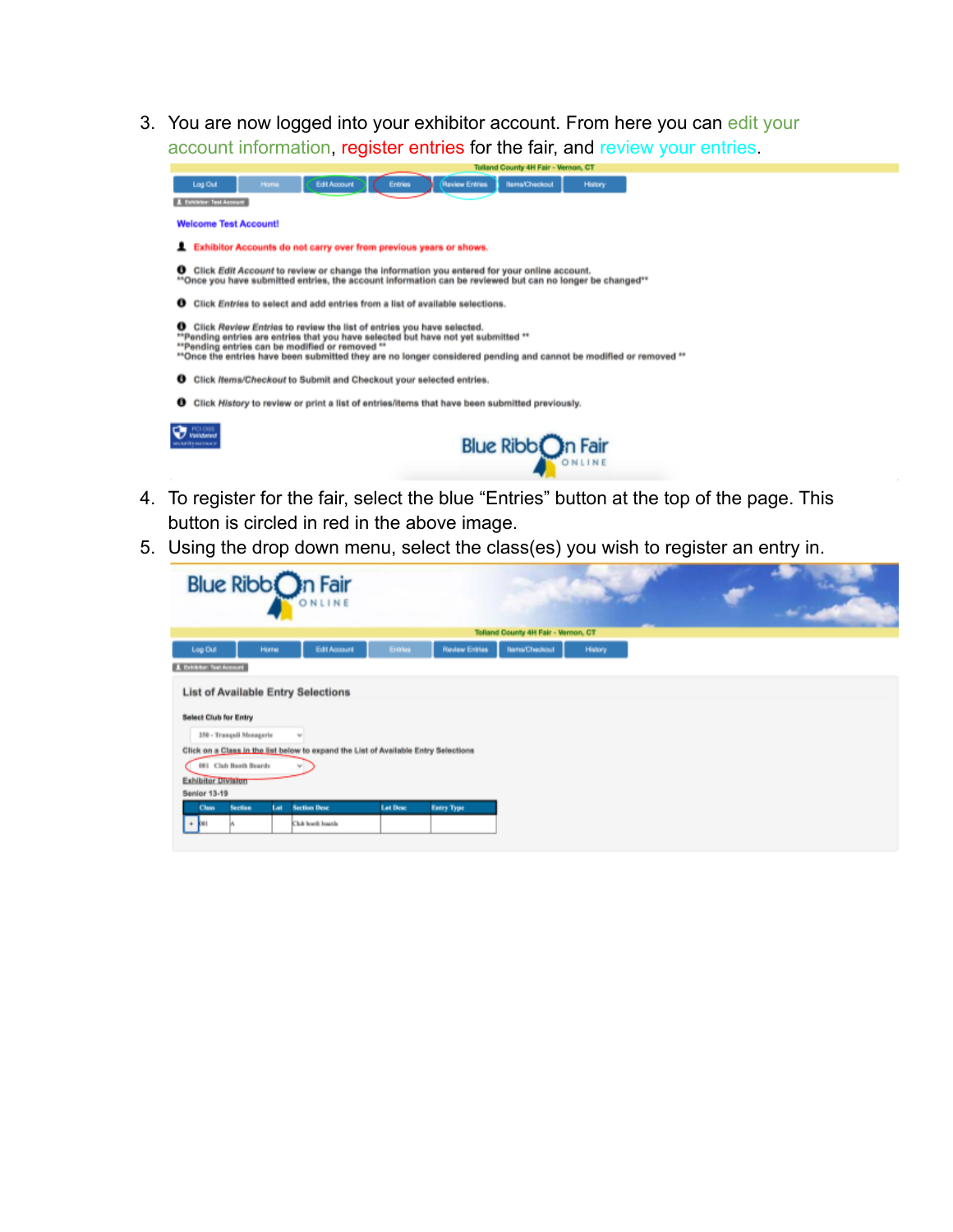6. Select the "+" in the grid to view available sections and lot numbers for the class you have chosen.

| Blue Ribbon Fair                                                                        |                                            |  |
|-----------------------------------------------------------------------------------------|--------------------------------------------|--|
|                                                                                         | <b>Tolland County 4H Fair - Vernon, CT</b> |  |
| Edit Account<br><b>Roview Entries</b><br><b>Entries</b><br>Log Out<br>Home              | <b>Hams/Checkout</b><br>History            |  |
| A Exhibitor: Test Account                                                               |                                            |  |
| <b>List of Available Entry Selections</b><br><b>Select Club for Entry</b>               |                                            |  |
| <b>250 - Tranquil Menagerie</b><br>$\omega$                                             |                                            |  |
| Click on a Class in the list below to expand the List of Available Entry Selections     |                                            |  |
| 001 Club Booth Boards<br>$\omega$                                                       |                                            |  |
| <b>Exhibitor Division</b>                                                               |                                            |  |
| <b>Senior 13-19</b>                                                                     |                                            |  |
| <b>Section</b><br><b>Section Desc</b><br>Let Desc<br><b>Entry Type</b><br>Lat.<br>Class |                                            |  |
| Club hords boards                                                                       |                                            |  |

7. Select "add" for the appropriate section and lot you wish to register for.

|                                           |              |                                 |             | <b>List of Available Entry Selections</b> |                                                                                     |                   |
|-------------------------------------------|--------------|---------------------------------|-------------|-------------------------------------------|-------------------------------------------------------------------------------------|-------------------|
|                                           |              | <b>Select Club for Entry</b>    |             |                                           |                                                                                     |                   |
|                                           |              | <b>250 - Tranquil Menagerie</b> |             | $\sim$                                    |                                                                                     |                   |
| <b>Exhibitor Division</b><br>Senior 13-19 |              | 001 Club Booth Boards           |             | $\overline{\phantom{a}}$                  | Click on a Class in the list below to expand the List of Available Entry Selections |                   |
|                                           | Class        | <b>Nection</b>                  | Lat         | <b>Section Desc</b>                       | <b>Lat Dess</b>                                                                     | <b>Entry Type</b> |
| ٠                                         | <b>ker</b>   | l٨                              |             | Club booth boards                         |                                                                                     |                   |
| Ánd                                       | <b>Base</b>  | l٨                              | 10001       | <b>Club booth boards</b>                  | Home Arts                                                                           | 'n                |
| Add   EST                                 |              | la                              | $-0.001$    | Club bacth baards                         | Animal and plant science                                                            | 'n                |
| Add                                       | <b>Board</b> | l٨                              | 12011       | <b>Club hooth hourds</b>                  | Engineering and Mechanics                                                           | 'n                |
| Add                                       | <b>Rest</b>  | w                               | 110034      | Club booth boards                         | Leisare-Pleasare                                                                    | ь                 |
| Add/001                                   |              | l٨                              | <b>DOM:</b> | Club hoeth boards                         | <b>All Frenches</b>                                                                 | n                 |

8. Select "save entry" after entering the required information. Keep in mind, different classes will have different required fields (i.e. livestock classes will require animal name, DOB, sex, etc. to be indicated on this screen). You will not be able to save entries if all required fields are not filled out!

| Blue Ribb <sup>on</sup> Fair                                         |                                                                                                                 |
|----------------------------------------------------------------------|-----------------------------------------------------------------------------------------------------------------|
|                                                                      | Tolland County 4H Fair - Vernon, CT                                                                             |
| <b>Descriptive Entry</b>                                             |                                                                                                                 |
| Select Club for Entry:<br>Class:<br>Section:<br>Let:<br>File Upload: | 250 - Tranquil Menag v<br>001 Club Booth Boards<br>A Club booth boards<br>00001 Home Arts<br><b>Upload File</b> |
| Enter Description Here:                                              | Cancel & return to Entries<br><b>Save Entry</b>                                                                 |